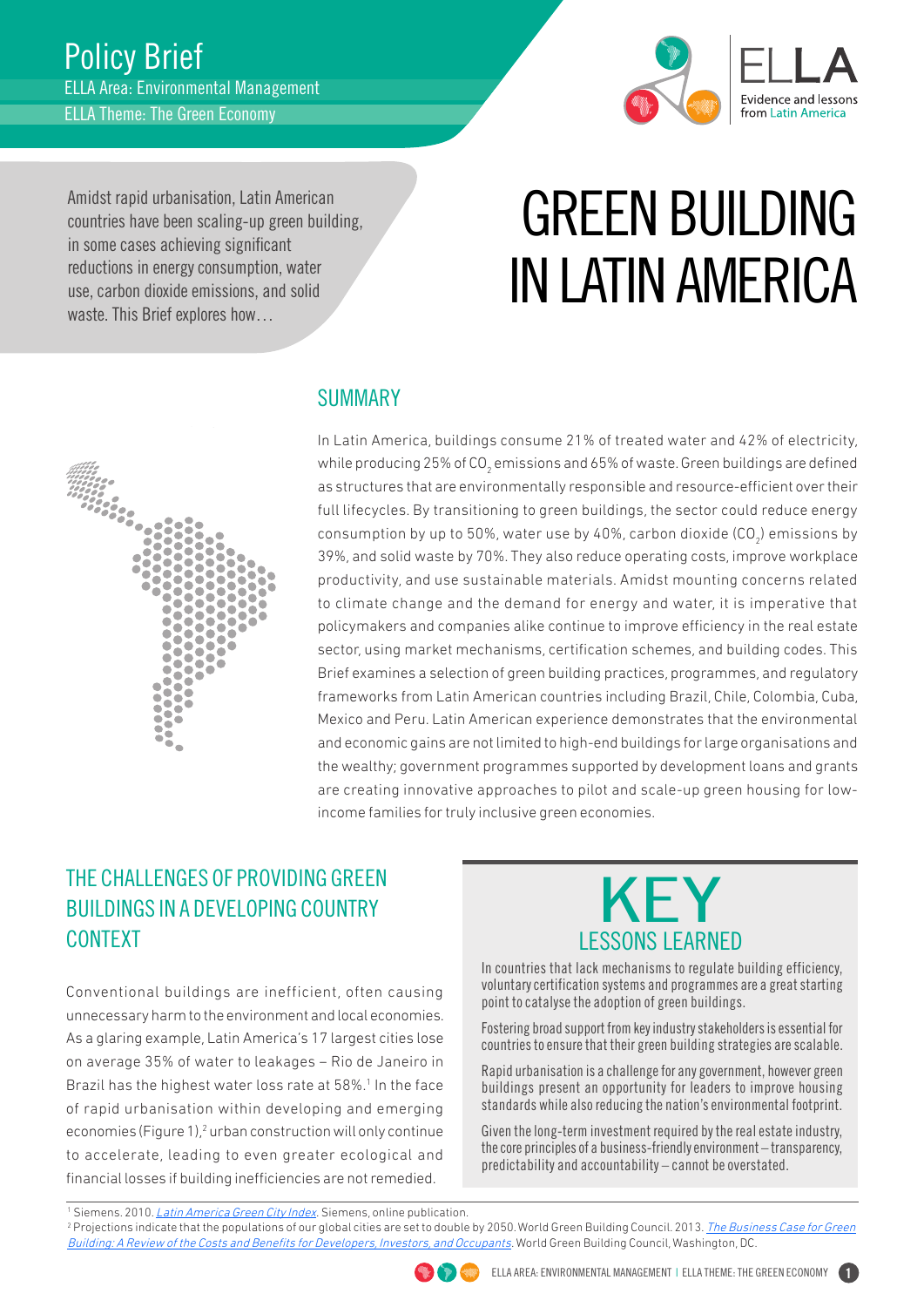Figure 1: Percentage of Population Living in Urban Areas, by Region

| Region        | yr 2000         | yr 2020 |
|---------------|-----------------|---------|
| Latin America | 76%             | 89%     |
| Africa        | 36%             | 62%     |
| Asia          | 37 <sup>%</sup> | 65%     |

Source: Managan, K. et al. 2012. *[Driving Transformation to Energy Efficient](http://www.institutebe.com/energy-policy/Driving-Transformation-Energy-Efficient-Buildings2.aspx)* [Buildings: Policies and Actions: 2nd Edition.](http://www.institutebe.com/energy-policy/Driving-Transformation-Energy-Efficient-Buildings2.aspx) Institute for Building Efficiency, Johnson Controls, Milwaukee, WI.

Cities – when built according to green economic principles – can actually lessen a society's impact on the environment. For example, some densely populated cities emit less carbon dioxide per capita than the national average. This is true for São Paulo, Brazil, where per capita CO $_2^{}$  emissions are half the national average. $3$  A key reason for this is the development of green buildings. Green buildings also make economic sense. In most cases, any premiums associated with green buildings and efficiency retrofits are generally cost negative, that is, they actually save money in the long run.<sup>4</sup> By transitioning to green building practices, Latin America could reduce its energy consumption by 10% over the next 10 years. At US\$16 billion, the regional cost associated with this transition may appear steep, but it would cost US\$53 billion to supply the energy (143,000 GWh) that could have been saved by more efficient buildings. 5

Unfortunately, in developing countries, the obstacles to broad development of such buildings are many, including potentially higher up-front costs, complexity in design and technology, lack of financing due to country-specific commercial determinants, and access to information.6 This is the case, not only in Latin America, but also across much of Africa and South Asia. As a result, green buildings in these regions still represent a niche market for expensive corporate offices or high-end residential buildings poised for growth. However, significant opportunities to green the lowincome housing sector are emerging and Latin American countries have been taking advantage of new funding streams to extend the benefits of green buildings to a wider demographic.

## GREEN BUILDING IN LATIN AMERICA

Broadly speaking, the mechanisms available to promote the development of green buildings are similar to other sectors trying to foster technological innovation, namely:

- Market instruments commercial loans and project financing
- Public instruments subsidies, taxes, building codes, conditional permitting
- International cooperation multilateral, bilateral banking, and labelling

This Brief analyses how these mechanisms are being used to support the development of green buildings in Latin America, with a focus on three broad categories:

- 1. Green labelling: LEED's success in Latin America
- 2. International support and finance
- 3. National government efforts to green low-income housing

# GREEN LABELLING: LEED'S SUCCESS IN LATIN AMERICA

Like most regions, growth in the Latin American green building market was catalysed by green labelling systems supported by a broad partnership of industry stakeholders. Although national green building certification systems do exist in Latin America, such as the [Colombia Green Building](http://www.cccs.org.co/english-page)  [Council](http://www.cccs.org.co/english-page) and [The Energy Efficiency Seal](http://www.inmetro.gov.br/consumidor/pbeSelo.asp) in Brazil, international certification systems are most widely used for green building labelling. Since most developing countries lack effective regulations to control resource use in buildings, these voluntary certification systems provide an important catalyst for the adoption of green buildings.

The most successful international labelling initiative for the promotion of green buildings in Latin America is the [Leadership in Energy and Environmental Design \(LEED\)](http://www.usgbc.org/leed)  [Certification System,](http://www.usgbc.org/leed) administered by the [World Green](http://www.usgbc.org)  [Building Council.](http://www.usgbc.org) The Council is a non-profit organisation

<sup>&</sup>lt;sup>6</sup> Cushman & Wakefield. 2013. *Occupier Insight: Navigating Emerging Markets*. Cushman & Wakefield, New York.



<sup>&</sup>lt;sup>3</sup> World Resources Institute[.](http://www.wri.org/resources/presentations/sustainable-cities)2013. Sustainable Cities. World Resources Institute, online presentation.<br><sup>4</sup> Scott, M. 2013. *Market for Green Buildings Warms Up - Energy Efficiency*. Financial Times, online publication.

<sup>&</sup>lt;sup>5</sup> Inter-American Development Bank. 2012. *Green Buildings Workbook: A Guide for IDB Practitioners.* IDB, Washington, DC.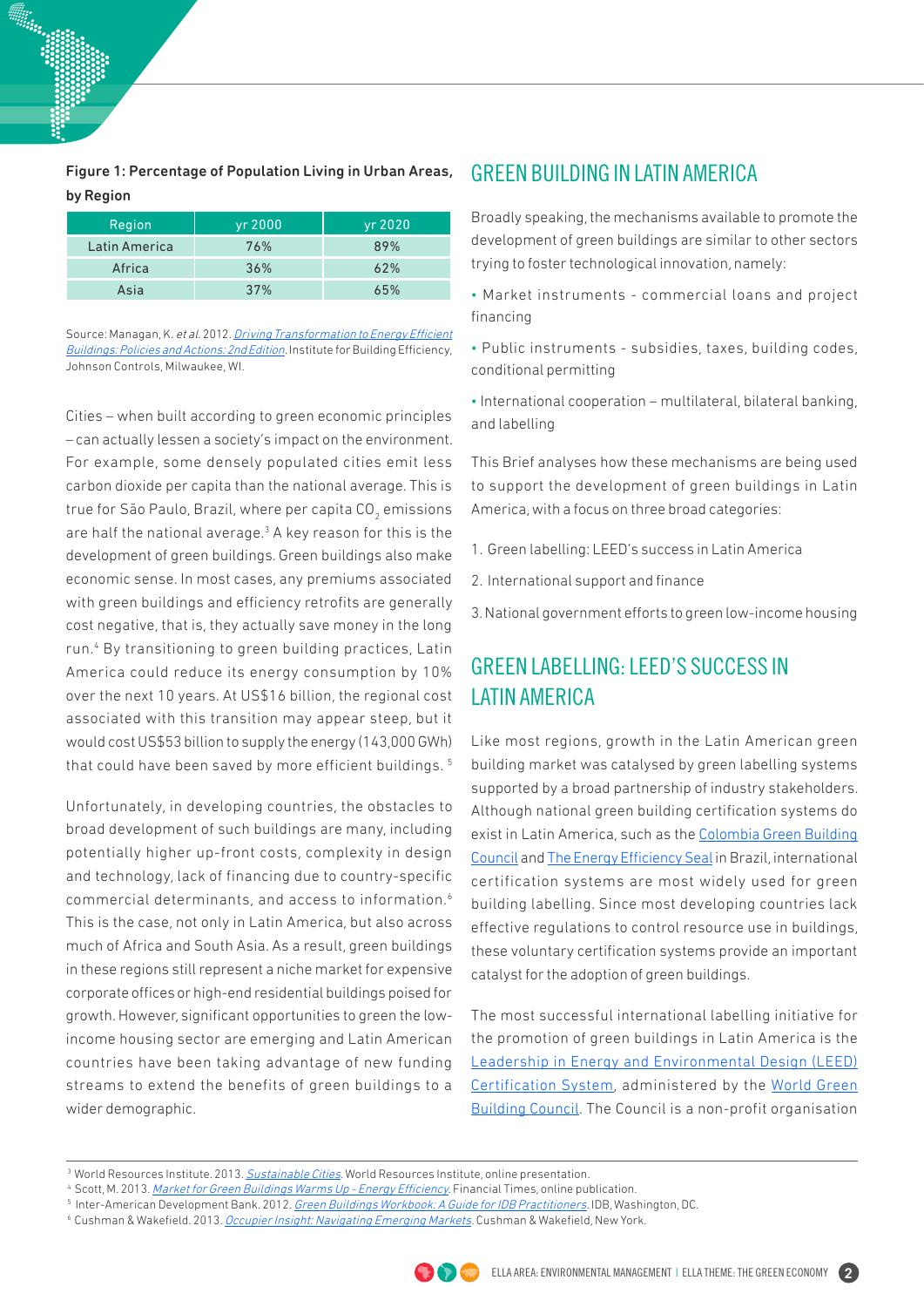comprised of real estate professionals that support costefficient and energy-saving green buildings worldwide. The group has grown quickly, and local councils have been established in five Latin American countries over the last eight years: Mexico (2005), Brazil (2007), Argentina (2009), Columbia (2009) and Peru (2011).<sup>7</sup> In contrast, only two countries in Sub-Saharan Africa and South Asia have set up local LEED councils: India in 2001 and South Africa in 2008. Local councils in Latin America operate as hubs to coordinate and support green building initiatives at the national level. In Brazil, for example, there are 700 member companies whose interests are steered by an executive committee, along with numerous sub-committees.8 Thanks to the emergence of local councils in Latin America, newly formed partnerships in the region have been able to use LEED certification to demonstrate innovative green building practices to governments, as well as the viability of replication. These new collaborations also lobby for innovative green building legislation. One of the primary objectives of Colombia's Green Building Council, for example, is to provide technical support to the government in the formulation of pro-green building policies and incentives.<sup>9</sup> Groups of professionals in other regions have used similar approaches, especially in countries where policymakers were holding back support for green building legislation.<sup>10</sup> Additionally, local councils cooperate regionally via the [World Green Building](http://www.worldgbc.org/regions/americas/)  [Council \(WGBC\) Americas Network \(ARN\)](http://www.worldgbc.org/regions/americas/), which is dedicated to sharing valuable knowledge and experiences between network members.

As of 2012, the number of registered LEED projects in Latin America totalled 1,356, with Brazil (550), Mexico (285), Chile (155), Columbia (80) and Argentina (72) accounting for the largest share of projects. "LEED-registered" means these projects are in the pipeline. The top-five countries for LEEDcertified (implemented) projects are Brazil (62), Mexico (29), Chile (13), Costa Rica (10) and Colombia (9). On the world ranking of registered-LEED buildings, Brazil is fourth, with Mexico and Chile also in the top 10. There are various factors that help to explain Brazil, Mexico, and Chile's global competiveness in terms of LEED green buildings, and these are discussed in the 'Enabling Factors' section below.

There are four levels of LEED certification, calculated on a 100-point assessment of the following credit categories:

- Sustainable credits for strategies minimising the impact on ecosystems and water resources
- Water efficiency credits for strategies reducing potable water consumption
- Energy and atmosphere credits for energy efficiency
- Materials and resources credits for sustainable building materials and waste reduction
- Indoor environmental credits for better indoor air quality, daylight and outdoor views

The LEED certification levels range from certified to platinum as follows: certified 40–49 points; silver 50–59 points; gold, 60–79 points; and platinum: 80+ points.

Two Latin American experiences with LEED buildings are described below. The first building is the LEED-Gold HSBC Tower in Mexico City, which was the first LEED-Gold certified building in Latin America and illustrates the efficiency gains and cost savings of green buildings compared to conventional structures (Figure 2). The second is the Eco Berrini Tower in São Paulo, which is the only LEED-Platinum certified building in Latin America, demonstrating a comprehensive array of cutting-edge innovations.

#### Mexico City's HSBC Tower

In 2007, industry professionals managed to create a coalition large enough to push through the construction of the first Latin American LEED-certified green building – the HSBC Bank headquarters in Mexico City.<sup>11</sup> At the time of its construction, this building was cutting-edge in many ways, including energy efficiency, water consumption, wastewater technologies, waste management, and the use of recycled furniture. Highlights include a green roof (the largest in Latin America at the time) that captures 75% of rainwater and insulates the building, a water treatment plant, intelligent lighting systems, energy efficient equipment, and specially designed windows to keep the building cool.

<sup>9</sup> Gallo, M., Fernandez, J. 2012. [Colombia: An Emerging Country in Sustainable Construction.](http://www.neocon.com/tasks/sites/Neocon/assets/pdf/presentations/T292%20%20Colombia_%20An%20Emerging%20Country%20in%20Sustainable%20Construction.pdf) NEOCON, Chicago, IL.

<sup>&</sup>lt;sup>10</sup> Richards, J. No date. *Sustainable Industry Sector Retrospectives*. Institute for Environmental Entrepreneurship, Berkeley, CA.



<sup>&</sup>lt;sup>7</sup> Jennivine, K. 2008. <u>*Emergence and Growth of Green Building Councils in Latin America.* US Green Building Council, Washington, DC.</u>

<sup>&</sup>lt;sup>8</sup>Green Building Council Brazil. No date. <u>Abo*ut Green Building Council Brazil.*</u> Green Building Council Brazil, online.<br>9 Gallo M. Fernandez, J. 2012, *Colombia: An Emerging Country in Sustainable Construction*, NEOCON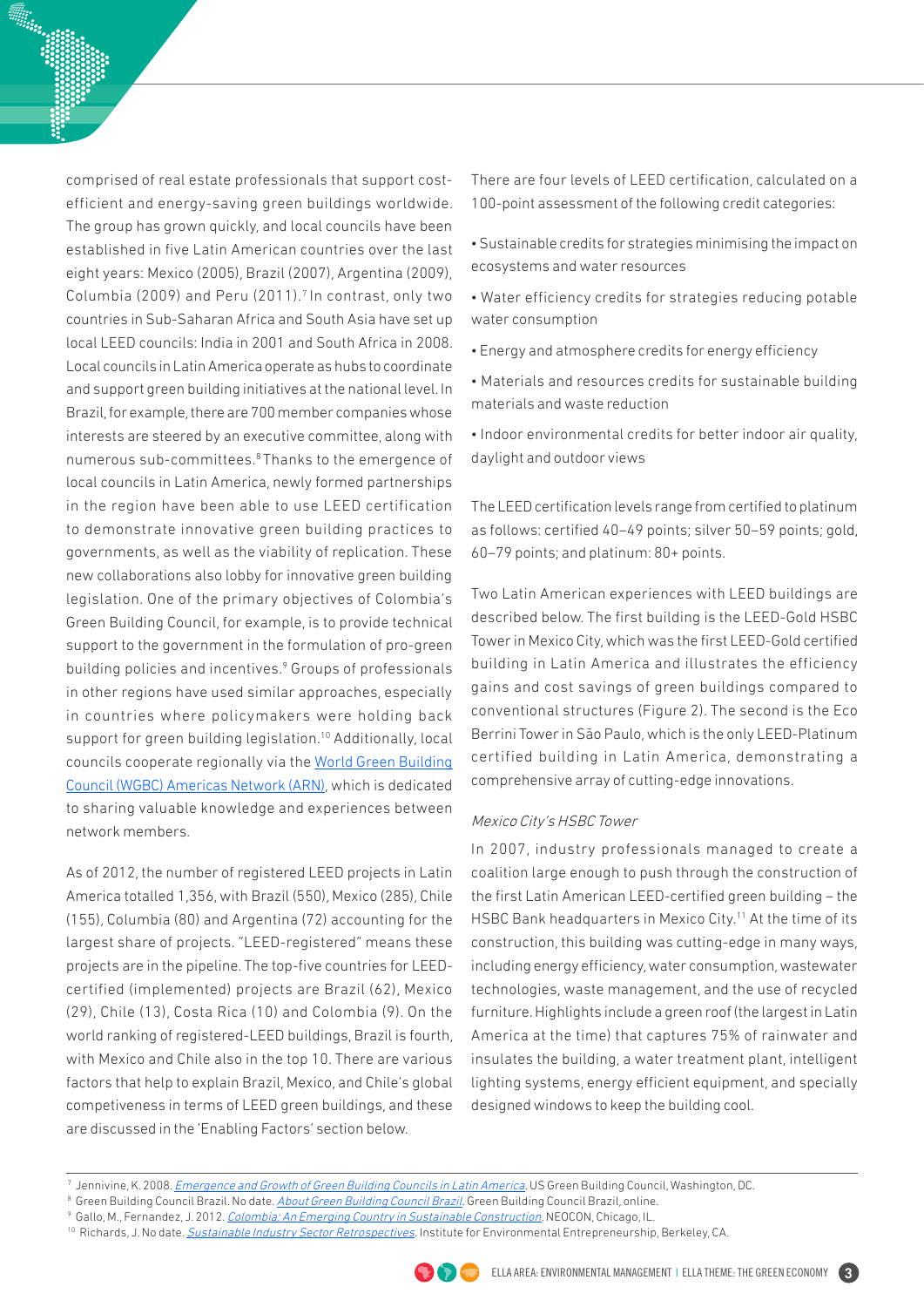#### The Eco Berrini Building in São Paulo, Brazil

The 47,000 m² Eco Berrini corporate tower, which was bought for US\$330 million,13 has a small environmental footprint thanks to the following state-of-the-art green innovations: water conservation, treatment and reuse of grey water, energy efficiency, waste management and rational use of materials during construction. Its glass facades were designed according to solar orientation, ensuring lower thermal load and, consequently, lower electricity consumption of lighting systems and air conditioning. The air conditioning system uses high efficient frequency inverters, working in conjunction with a system of outside air flow and night cooling to pre-cool the outside air. Together, these actions yield savings of 40% in water and 30% in energy compared to conventional commercial buildings.14

## Figure 2: The Environmental and Economic Benefits of Mexico City's HSBC Tower

| Size                                          | $78,000 \text{ m}^2$ |
|-----------------------------------------------|----------------------|
| Total cost                                    | US\$160 million      |
| Green equipment (1.6% total)                  | US\$2.56 million     |
| Green labour <sup>12</sup> (6.7% total)       | US\$10.7 million     |
| Benefits vs. conventional building (per year) |                      |
| Energy consumption                            | $-20%$               |
| Water consumption                             | $-76%$               |
| CO <sub>2</sub> emissions                     | $-1,229$ tonnes      |

Source: Green Building Council Bolivia. 2009. Green Building Worldwide Case [Study: Torre HSBC](http://www.gbcbolivia.org/wordpress/wp-content/uploads/2012/Caso_estudio1_LEED%20_Torre_HSBC.pdf). GBC Bolivia, La Paz.

The upfront costs of high-end green buildings are generally  $3-7%$  higher than conventional buildings,<sup>15</sup> but can be up to 20% in some cases.<sup>16</sup> This can represent an obstacle for developing and emerging economies and goes a long way to explaining why private companies have been leading investments of this type. The World Green Building

Council's [Green Earth Campaign](http://www.usgbc.org/sites/default/files/LEED%2520Earth%2520Rules%2520and%2520Regulations%2520FINAL%25207%252010%25202013%2520MC.pdftion-to-EE-Buildings.pdf) may be of interest to developing countries, as LEED will waive certification fees for any UN member country attempting to build its first LEED buildings.17 International funding mechanisms also exist to help developing countries adopt more efficient buildings and the following section points to some examples of funding sources that are helping overcome these obstacles.

## HARNESSING INTERNATIONAL SUPPORT AND FINANCE

In terms of funding, there are many options available to developing country leaders interested in initiating and/or expanding their green building sectors. Development banks and international agencies are becoming increasingly active in terms of green building financing and are augmenting the resources they make available to developing countries for green building programmes in both residential and commercial sectors. This is not surprising given building energy efficiency is one of the most cost effective measures for transitioning to a green economy. Generally, every US\$1 spent on energy efficiency equates to a 2.2 tonne reduction in CO $_{\textrm{\tiny{2^{\prime}}}}$  whereas every US\$1 spent on renewable energy is only equivalent to a 0.4 tonne reduction in CO $_2$ .<sup>18</sup>

The International Finance Corporation (IFC) is the largest private sector-focused development bank in the world and supporting the green building industry is at the center of its climate-related investment portfolios. In 2012 the IFC devoted US\$1.6 billion to this portfolio and, although projects range from renewable energy, waste management, sustainable water, agriculture and forestry, the green building sector is emerging as the most effective strategy to reduce global carbon emissions and support transition to a green economy in urban environments.<sup>19</sup> A case from Mexico illustrates how these IFC-funded projects can

15 Caixa de Previdência. 2011, above n13.

19 World Green Building Council. 2013, above n2.



<sup>&</sup>lt;sup>11</sup> Beautyman, M. 2008. [HOK Designs First LEED Gold for Latin America.](http://legacy.interiordesign.net/article/485405-HOK_Designs_First_LEED_Gold_for_Latin_America.php/) Interior Design, online publication.

 $12$  Green labour refers to all of the additional work (such as construction, installation and maintenance) required to facilitate green equipment and services, in other words, the labour that is not required to create conventional buildings.

<sup>&</sup>lt;sup>13</sup> Caixa de Previdência. 2011. *<u>Edifício Sustentável é Destaque na Imprensa (Sustainable Building is Featured in the Press)</u>. Caixa de Previdência, online* publication.

<sup>&</sup>lt;sup>14</sup> EcoD. 2012. Retrospectiva 2012: Seis Construções que Receberam Certificação Leed no Brasil (2012 Overview: Six Constructions Received LEED [Certification In Brazil\).](http://www.ecodesenvolvimento.org/posts/2012/dezembro/retrospectiva-2012-6-construcoes-que-receberam/popup_impressao) EcoD, online publication.

<sup>16</sup> Mapp, C., Nobe, M. C., Dunbar, B. 2011. The Cost of LEED - An Analysis of the Construction Costs of LEED and Non-LEED Banks. In: Josre 3(1) 254-273.

<sup>17</sup> Buildings must be certified before 5th June 2016.

<sup>&</sup>lt;sup>18</sup> Managan, K. et al. 2012. *Driving Transformation to Energy Efficient Buildings: Policies and Actions: 2nd Edition*. Institute for Building Efficiency, Johnson Controls, Milwaukee, WI.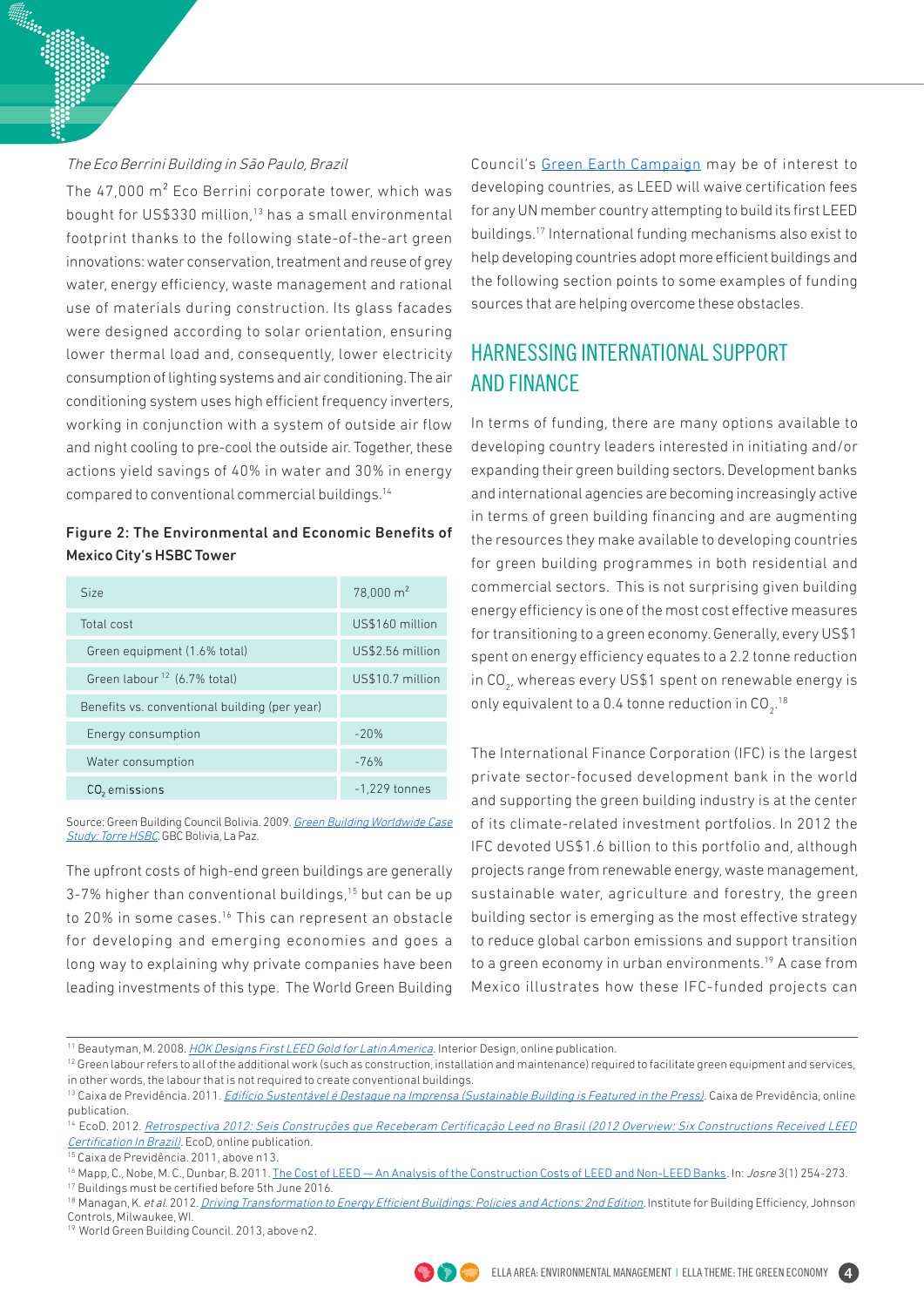play out in developing countries. Since 2008, the IFC has been collaborating with VINTE, a Mexican company that specialises in green housing for low and middle-income families. VINTE has built 8,500 homes over the last six years, serving as a business model for the rest of Mexico. In their most recent collaboration, the IFC finalised its second creditenhanced bond procurement with VINTE, which provided the company's bond programme with a total of US\$84 million. Loan guarantee programmes such as these help mitigate risk for investors wary of committing large funds to emerging markets. In addition to loan guarantees, IFC provides VINTE with lending services and equity investment.  $20$ 

In collaboration with the World Green Building Council, the IFC also runs its own green building international certification scheme called [Excellence in Design for Greater](http://www.ifc.org/wps/wcm/connect/907ed4004aa88a1bb49ef69e0dc67fc6/EDGE-Brochure.pdf%3FMOD%3DAJPERES)  [Efficiencies](http://www.ifc.org/wps/wcm/connect/907ed4004aa88a1bb49ef69e0dc67fc6/EDGE-Brochure.pdf%3FMOD%3DAJPERES) (EDGE), aimed at rapidly scaling-up green building construction in emerging markets. This new programme is helping to "democratise" the green building market by promoting resource efficiency in developing countries and extending green building gains beyond niche, top-tier clients to the mass market (Figures 3 and 4). The programme was announced in July 2013, with pilot projects operating in Brazil, China, India, Mexico, and South Africa, and another 20 countries to be selected for 2014. Developers in participating countries gain access to online tools for assessing construction projects and resourcesaving solutions, all based on local climate considerations for the region in question. Furthermore, to establish cost efficiency, EDGE carries out impact analysis at every stage of the building process (to identify, for example, reduced material costs during construction and lower maintenance and operating costs after construction completion). <sup>21</sup>

The United Nations Framework Convention on Climate Change (UNFCCC) developed the Nationally Appropriate Mitigation Actions (NAMAs) in 2007. The NAMAs database facilitates green project financing, capacity building, and/ or technology transfer in developing countries by helping decision-makers identify feasible opportunities and, subsequently, linking those opportunities to technical

#### Figure 3: EDGE Residential Case Study

| <b>PROJECT TECHNOLOGY</b>                  | <b>COST SAVINGS</b><br>(USS) |  |
|--------------------------------------------|------------------------------|--|
| Low-energy lights (limiting power density) | 110 / yr                     |  |
| Solar collectors (hot water)               | 110 / yr                     |  |
| Low-flow taps (kitchen sinks)              | 20/yr                        |  |
| Dual flush toilets                         | 20/yr                        |  |
| Hollow concrete blocks (external walls)    | 1 ( ) ( )                    |  |

| <b>PROJECT'S FINANCIAL DETAILS</b> |         |  |  |
|------------------------------------|---------|--|--|
| Incremental capital costs          | US\$500 |  |  |
| Energy cost savings                | 37%     |  |  |
| Water cost savings                 | 40%     |  |  |
| Payback time                       | 3 years |  |  |

Source: IFC. 2013. [Introducing EDGE.](http://www.ifc.org/wps/wcm/connect/907ed4004aa88a1bb49ef69e0dc67fc6/EDGE-Brochure.pdf%3FMOD%3DAJPERES) IFC, Washington, DC.

support and funding. Geographically, with 45%, Latin America has the highest concentration of NAMAs, followed by the Middle East and Africa with 37% and Asia with 18%. As of 2012, there were fewer than 5 projects in the implementation and planning stages worldwide. There are, however, 45 projects in the conceptualisation stage. In terms of the distribution of NAMAs by sector, buildings accounted for 11% of all proposed projects submitted to the UNFCCC. Peru is currently in the NAMA conceptualisation phase for the widespread deployment of energy-efficient lighting in its residential, industrial, and public buildings. In general, specific financing mechanisms remain unclear. That being said, NAMAs could emerge as a primary avenue to securing funding from the UN's [Green Climate Fund,](http://gcfund.net/about-the-fund/background.html) which is expected to amass US\$30 billion in fast start funding and US\$100 billion per year by 2020.<sup>22</sup> Though still uncertain, the effects of this fund could dramatically alter the investment landscape for emerging green economies.

Lastly, effective integration of green economy goals, such as green buildings, across various government agencies and industries is challenging. To drive solutions,

<sup>&</sup>lt;sup>21</sup> Willet, B. 2013. <u>New Effort to Accelerate the Construction of Green Buildings in Emerging Markets</u>. Environmental Law Resource, online publication. <sup>22</sup> Van Tilburg, X. et al. 2012. [Status Report on Nationally Appropriate Mitigation Actions.](http://www.ecofys.com/files/files/ecofys-ecn-2013-status-report-namas-update-june-2013.pdf) Mitigation Momentum, Amsterdam.



<sup>&</sup>lt;sup>20</sup> Price, E. 2011. [IFC's Support will Help VINTE Build Green and Affordable Housing for Low- and Middle-Income Families in Mexico.](http://www.ifc.org/wps/wcm/connect/industry_ext_content/ifc_external_corporate_site/industries/manufacturing%2Band%2Bservices/news/vinte) International Finance Corporation, online publication.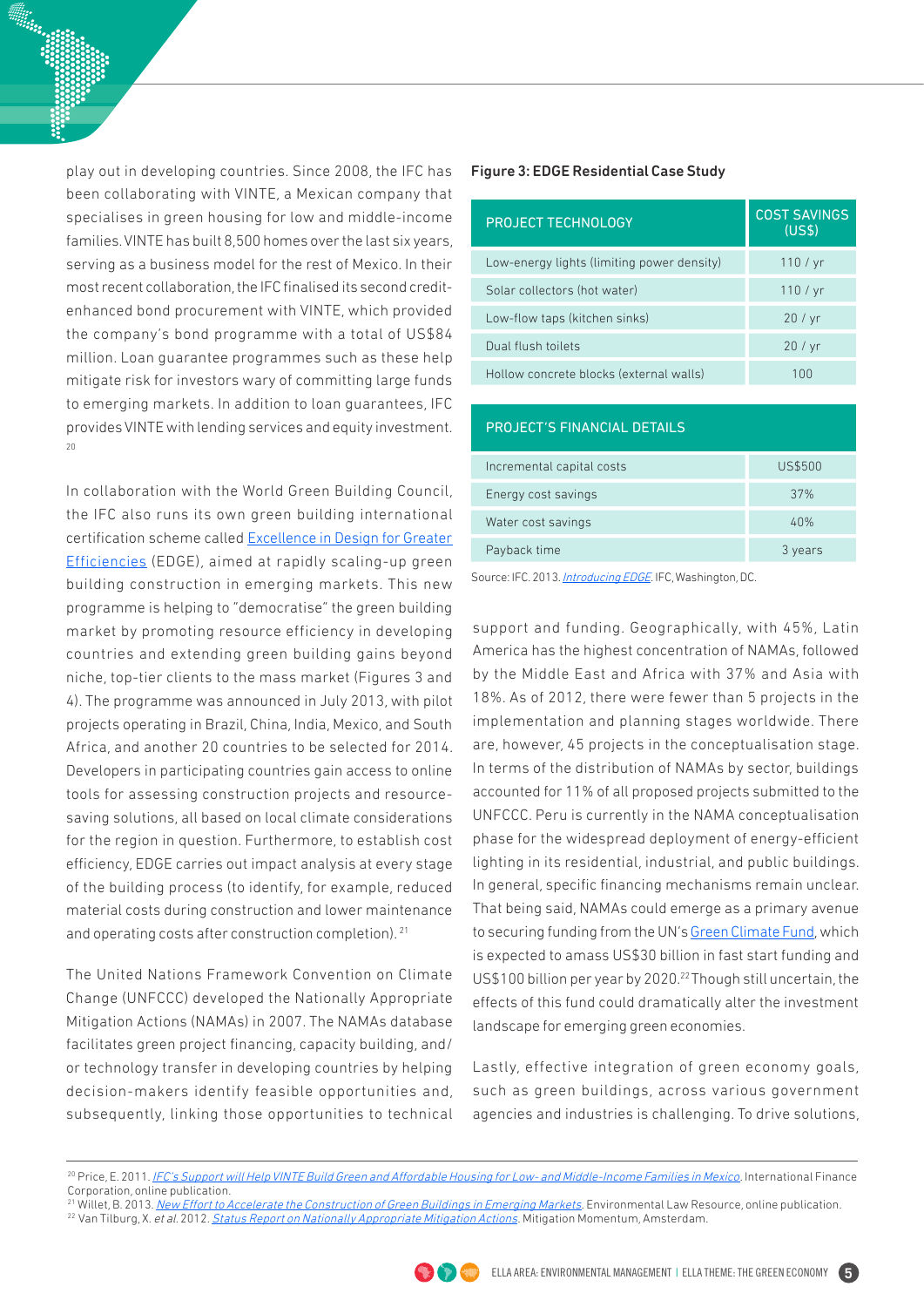in 2007, the World Bank started a low-carbon building development planning project called the **Energy Sector** [Management Assistance Program \(ESMAP\),](http://prod-http-80-800498448.us-east-1.elb.amazonaws.com/w/images/c/ce/ESMAP_LC_Future_Nov2012.pdf) which helps streamline climate-related needs assessments, planning, and programme implementation strategies for developing countries. Government donors such as Belgium, Canada, Denmark, Finland, France, Germany, the Netherlands, Norway, Sweden, Switzerland, and the United Kingdom also support ESMAP. The programme expects to achieve an 18 million tonne reduction of CO $_{_2}$  equivalent per year, with a net benefit of US\$62 per tonne to participating developing countries.23

#### Figure 4: EDGE 3-Star Hotel Case Study

| <b>ENERGY EFFECIENCY MEASURES</b> | <b>ENERGY SAVINGS</b><br>(% total baseline<br>consumption) |  |
|-----------------------------------|------------------------------------------------------------|--|
| Window glazing                    | 7%                                                         |  |
| Solar shading                     | 5%                                                         |  |
| Glass performance                 | 11%                                                        |  |
| Efficient air-conditioner         | 6%                                                         |  |
| Heat recovery                     | 1.5%                                                       |  |
| Solar collectors                  | 5%                                                         |  |
| Low-energy lights                 | 6%                                                         |  |
| TS flourescent lamps              | 0.4%                                                       |  |
| Movement control sensors          | 0.5%                                                       |  |

| <b>PROJECT'S FINANCIAL DETAILS</b> |             |
|------------------------------------|-------------|
| Incremental capital costs          | US\$300,000 |
| Cumulative energy savings          | 30%         |
| Energy cost savings                | US\$144,000 |
| Payback time                       | 2 years     |

Source: IFC. 2013. [Introducing EDGE.](http://www.ifc.org/wps/wcm/connect/907ed4004aa88a1bb49ef69e0dc67fc6/EDGE-Brochure.pdf%3FMOD%3DAJPERES) IFC, Washington, DC.

ESMAP is a comprehensive process, which uses thorough data collection, advanced climate-scenario analysis, refined stakeholder engagement and careful prioritisation of mitigation strategies. In the case of Brazil, ESMAP used four advanced climate-related scenarios – the Brazilian Land Use Model (BLUM), Simulate Brazil (SIM Brazil), the Marginal Abatement Cost Tool, and the Energy Forecasting

Framework & Emissions Consensus Tool (EFFECT). These scenarios will help to develop more refined cost-benefit analyses between new, green projects (such as green buildings) as compared to conventional approaches. ESMAP analyses and support led to the development of [Brazil's 2010](http://siteresources.worldbank.org/BRAZILEXTN/Resources/Brazil_LowcarbonStudy.pdf)  [Low Carbon Study](http://siteresources.worldbank.org/BRAZILEXTN/Resources/Brazil_LowcarbonStudy.pdf) in which increasing energy efficiency is identified as a key goal, among others. As a result of this report, the World Bank allocated US\$99 million to a partnership with the Brazilian Ministry of Mining and Energy, which will focus on a technical assistance programme to help achieve these goals.

# NATIONAL GOVERNMENTS' EFFORTS TO GREEN LOW-INCOME HOUSING

With regards to green building promotion, the above sections show the invaluable roles played by certification schemes, as well as international support and finance. However, to tackle energy inefficiencies across all social classes in developing countries, there is a strong need for government programmes to promote or incorporate building efficiency targets.

## Figure 5: ESMAP Participating Countries

| Country       | Completed ESMAP (yr) |
|---------------|----------------------|
|               |                      |
| <b>Brazil</b> | 2010                 |
| China         | 2010                 |
| India         | 2010                 |
| Indonesia     | 2010                 |
| Macedonia     | 2012                 |
| Mexico        | 2010                 |
| Nigeria       | 2012                 |
| Poland        | 2010                 |
| South Africa  | 2010                 |
| Vietnam       | 2013                 |

In 2004, Mexico developed energy-efficient housing policies under the National Housing Commission (CONAVI) to help meet both development and climate objectives of the country. In 2012, thanks to NAMA, a residential building efficiency programme expanded from 150,000 homes up to 800,000 per year.<sup>24</sup> In 2007, [The National Workers'](http://www.refworld.org/docid/485ba86e1e.html) [Housing Fund](http://www.refworld.org/docid/485ba86e1e.html) (Instituto del Fondo Nacional de la Vivienda

<sup>24</sup> Managan et al. 2012, above n17.



<sup>&</sup>lt;sup>23</sup> World Bank. 2006. [Mexico: Technical Assistance for Long-term Program of Renewable Energy Development.](http://www.esmap.org/sites/esmap.org/files/TR_09306MexicoTAFINALForWeb.pdf) World Bank, Washington, DC.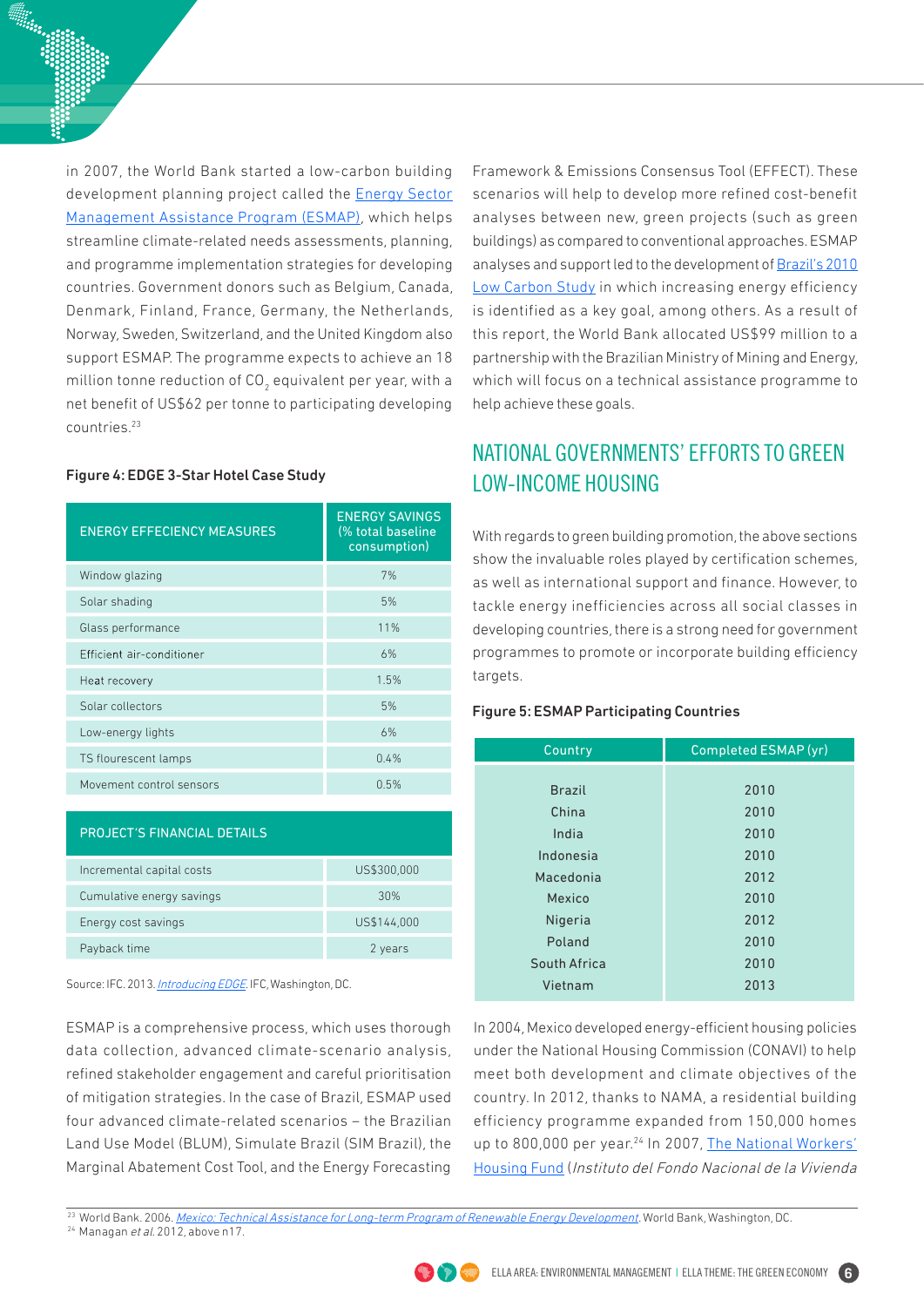para los Trabajadores – Infonavit) started a green mortgage programme to provide additional credits to workers to buy homes and technologies that reduce residential CO<sub>2</sub> emissions, water use, and energy consumption. Solar water heaters, thermal roof insulation, and energy-efficient electrical appliances (such as air conditioning) are just some of the measures funded by the programme. By 2011, over 630,000 green mortgage loans were granted, reducing energy consumption between 30% and 50% compared to homes funded with loans outside the programme; and also reducing an average of 0.8 tonnes/CO $_{\rm 2}$ eq per year per mortgage. 25

In 2005, Brazil's National Agency of Electric Energy (Agência Nacional de Energia Elétrica - ANEEL) assigned 50% of its US\$876 million fund for energy efficiency projects to lowincome housing. In 2010, this figure increased to 60% and the funding mechanism was tied to the Social Electricity Tax (Tarifa Social de Energia Eléctrica). 26 In 2007, Brazil also started to pursue market-based reforms to address a substantial low and middle-income housing deficit. The My Home My Life (*[Minha Casa Minha Vida](http://www.pac.gov.br/minha-casa-minha-vida)*) programme was launched as part of the US\$349 billion [Acceleration of Growth](http://www.pac.gov.br)  (Programa de Aceleração do Crescimento - PAC) programme which ran from 2007 to 2011.<sup>27</sup> Since 2010, the programme has been addressing environmental concerns. For example, two low-income housing projects in Juazeiro, Bahia, received US\$3.1 million through Brazil's Federal Savings Bank (Caixa Economica Federal) to install rooftop solar technology.<sup>28</sup>

Each household receives a monthly bonus of US\$48 for its rooftop energy system, which is connected to the grid and sold to the broader energy market in the region. Two more disbursements have already been approved for the PAC

programme for the periods 2011 to 2014 and post-2014 – accounting for an additional US\$872 billion.

In 2005, Cuba faced a supply-side energy crisis. The government identified increasing household efficiency as the most cost-effective solution to the problem. The newly created National Savings and Energy Efficiency Strategy (Estrategia Nacional para el Ahorro y la Eficiencia Energética) targeted the country's 3.3 million homes and their appliances. Overall, 2.5 million refrigerators, 250,000 air conditioners, a million fans, 9.5 million compact florescent light bulbs, over 230,000 TVs, and more than 260,000 water pumps were provided. Households that used kerosene received support to purchase electric rice cookers, stoves, and heaters. From 2006 to 2008, the programme saved more than 651,000 tonnes of oil,<sup>29</sup> equivalent to 4.8 million barrels.<sup>30</sup> In terms of cost savings, the programme saves Cuba approximately US\$276 million per year and demonstrates very positive cost-benefit ratios (Figure 6). 31

## Figure 6: The Benefit-Cost Ratio of Fans and Fridges in Cuba's Energy Efficiency Programme

| <b>ENERGY EFFICIENT EQUIPMENT</b>  | <b>FANS</b> | <b>FRIDGES</b> |
|------------------------------------|-------------|----------------|
| Cost of investment (million Euros) | 10.4        | 383            |
| Annual energy savings (MWh)        | 62,640      | 1,147,500      |
| Useful life (years)                | 7           | 15             |
| Total energy savings (MWh)         | 438,480     | 17,212,500     |
| Benefit (million Euros)            | 88          | 3,443          |
| Benefit-to-cost ratio              | 84          |                |

Source: Seifried, D. 2012. The Energy Revolution in Cuba- A Model for Climate [Protection?](http://www.oe2.de/fileadmin/user_upload/download/Energierevolution_Cuba_eng.pdf) Quadrat, Freiburg.\* On average, in 2005, 1 Euro = 1.38 USD.

<sup>&</sup>lt;sup>31</sup> Seifried, D. 2012. *The Energy Revolution in Cuba-A Model for Climate Protection?* Quadrat, Freiburg.



<sup>&</sup>lt;sup>25</sup> Infodavit. 2011. *[Green Mortgage Program](http://www.ecpamericas.org/data/files/Initiatives/energy_efficiency_working_group/eewg_mexico_workshop/infonavit.pdf)*. Infodavit, Mexico City.

<sup>&</sup>lt;sup>26</sup> Mexican Ministry of Energy Development. 2012. [National Energy Effeciency Plan \(Plano Nacional de Eficiência Energética\)](http://www.orcamentofederal.gov.br/projeto-esplanada-sustentavel/pasta-para-arquivar-dados-do-pes/Plano_Nacional_de_Eficiencia_Energetica.pdf). Departamento de Desenvolvimento Energético, Mexico City.

<sup>&</sup>lt;sup>27</sup> Loudiyi, I. 2010. [Brazil Announces Phase Two of the Growth Acceleration Program.](http://blogs.worldbank.org/growth/brazil-announces-phase-two-growth-acceleration-program) World Bank, online blog.

<sup>&</sup>lt;sup>28</sup> Petronoticias. 2013. Caixa Financia Microgeração Solar e Eólica em Conjuntos Habitacionais (Solar and Wind Microgeneration Funding for Residential [Housing\)](http://www.petronoticias.com.br/archives/33207%3Fgoback%3D.gde_3834711_member_263364147%23%2521). Petronoticias, online publication.

<sup>&</sup>lt;sup>29</sup> United National Electricity. 2009. La *Eficiencia Energética en Cuba. Resultados y Perspectivas*. Unión Eléctrica Nacional, Havana.

<sup>&</sup>lt;sup>30</sup> British Petroleum. 2013. *Oil-Electricity Conversion Factors*. BP, online publication.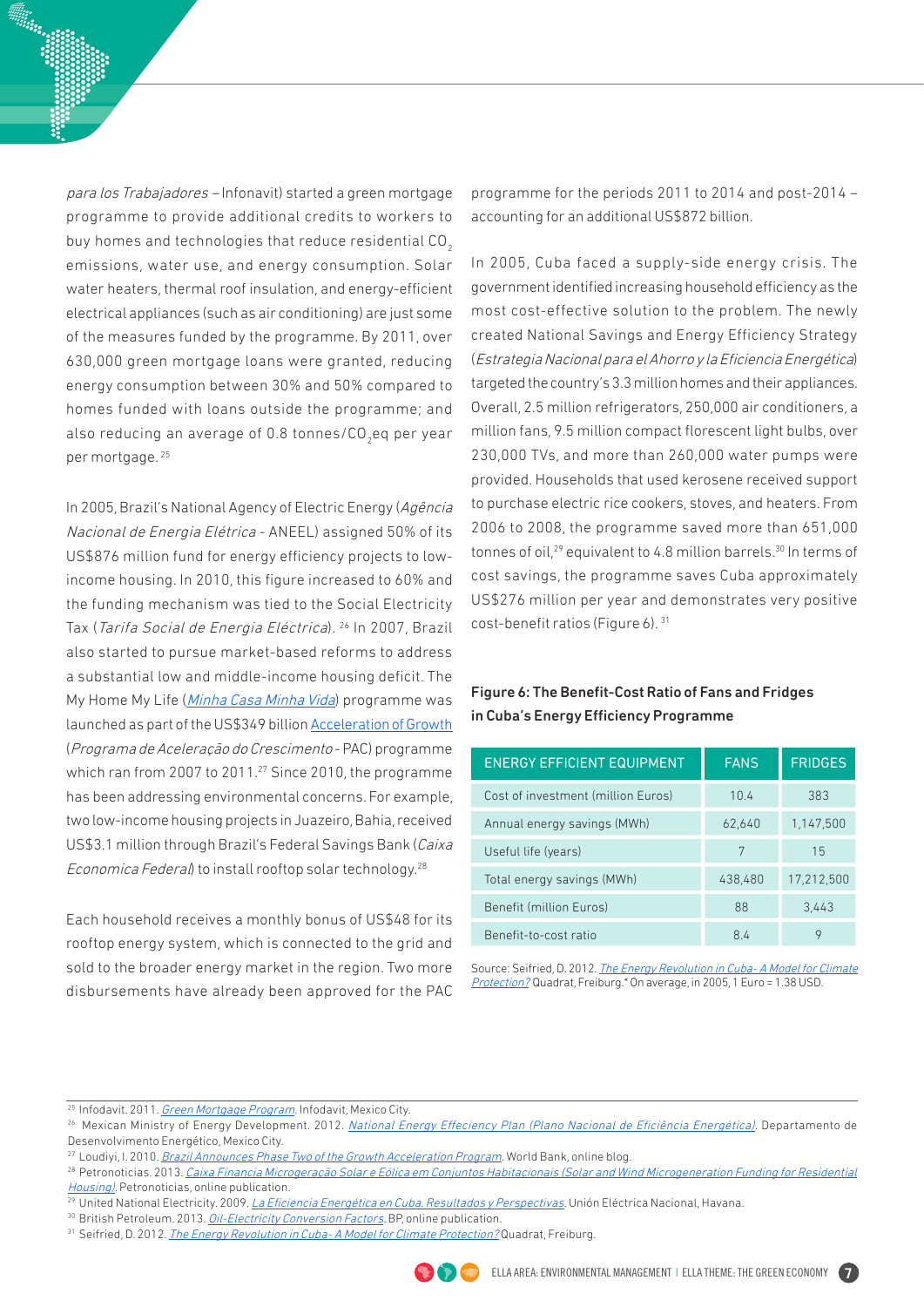## ENABLING THE DEVELOPMENT OF GREEN BUILDINGS CONTEXTUAL **FACTORS**

Despite growing demand, green building is still a niche market and a demand-driven industry, primarily focusing on corporate and government offices or high-end residential buildings. The key barriers to wider adoption of green buildings in Latin America are: higher upfront costs compared to conventional buildings, high levels of poverty, lack of public awareness and lack of green building professionals.32 Partnerships between professional associations, investors, research institutions and legislators are needed to breakdown these barriers.

In Latin America, the green building movement gained a lot of momentum with the LEED certification system. In the middle of the last decade, Latin American project developers, engineers and architects worked together to promote LEED because it was a globally recognised green building label. As mentioned earlier, Brazil, Mexico, and Chile are among the top 10 countries in the world ranking of LEED-registered buildings. There are various factors that help to explain the exceptional performance of these countries.

In the case of Brazil, even though the country has a relatively low rank in terms of its ease of doing business (130 out of 185),<sup>33</sup> it has superb infrastructure, a high concentration of multinational companies, and some of the most expensive office space in the world.<sup>34</sup> As for Mexico, the key reasons it ranks so well can be attributed to the ease of doing business there  $(48$  out of  $185)$ <sup>35</sup> and geography: it shares a border with the United States, the founder of LEED and the world leader in LEED-certified buildings. Lastly, Chile, vastly smaller in size and population than the former examples, is arguably one of the most stable countries in Latin America, with great infrastructure, and reportedly the easiest country to do business in all of Latin America (37 out of 185). Additionally, Brazil and Mexico's high ranking in terms registered green buildings in the region can be partly attributed to the sheer size of their populations and economies – a similar situation is found in India. However, there is also a strong policy component that helps explain their surge to the top.

Mexico and Brazil adopted energy efficiency programmes throughout the 1980s and 1990s, early compared to the rest of the region.<sup>36</sup> In Brazil, for example, there are numerous examples of policies bolstering green building: 37

- 1975 Energy Conservation Studies Programme (Programa de Estudos da Conservação de Energia)
- 1985 National Electricity Conservation Programme (Programa Nacional de Conservação de Energia Elétrica – PROCEL)

• 2003 Brazilian Label Programme (Programa Brasileiro de Etiquetagem - PBE)

Government involvement through specific policies, regulations, incentives, and building codes creates a reliable business environment. Such preconditions spur demand and reduce the perception of risk for motivated project developers and financial institutions to make longterm green building investments. Over time, client and market demand, lower operating costs, higher property values, and branding became key factors driving green building development in Latin America. This was the case in Brazil, which represents the largest and most advanced Latin American green building market, followed closely by Mexico.38 The inflow of financial support from international organisations and development banks to Latin America for green building programmes is still insufficient,<sup>39</sup> but examples from this Brief show that conditions are improving. Interestingly, Latin American governments have made more direct interventions in greening low-income housing than high-end green buildings. This can be attributed the reduced complexity of engineering in low-income housing, as well as the broad overlap with existing government social programmes and policies.

Successful industry-wide, green building partnerships in Latin America have occurred in countries that demonstrate the following key characteristics: transparent regulatory

<sup>&</sup>lt;sup>39</sup> Díaz, L. A. G. 2008. *[Toward Sustainable Financing and Strong Markets for Green Building: Green Building Market and Finance in Mexico](https://www.google.com/url?sa=t&rct=j&q=&esrc=s&source=web&cd=1&cad=rja&ved=0CC4QFjAA&url=http%3A%2F%2Fwww.greenbuildingfc.com%2FHome%2FViewResearchDoc.aspx%3Fid%3D31&ei=IV9AUuu7L-TAiwK9ooG4DQ&usg=AFQjCNH-vvwon_oEfxdBUsYxW95fZKDdig&sig2=CYHy-JHl1_40evWqYF9VUg&bvm=bv.52434380,d.cGE). Synergia Capital,* Veenendaal.



<sup>&</sup>lt;sup>32</sup> World Green Building Council. 2013, above n2.

<sup>&</sup>lt;sup>33</sup> International Finance Corporation[.](http://www.doingbusiness.org/~/media/GIAWB/Doing%20Business/Documents/Fact-Sheets/DB13/DB13LACFactSheetEnglish.pdf) 2013. <u>Doing Business 2013 Fact Sheet: Latin America and the Caribbean</u>. IFC, Washington, DC.<br><sup>34</sup> Cushman & Wakefield. 2013, above n6. <br><sup>35</sup> IFC. 2013, above n32. 36 IDB. 2012, abo

<sup>38</sup>McGraw Hill Construction. 2013. World Green Building Trends. McGraw Hill Construction.